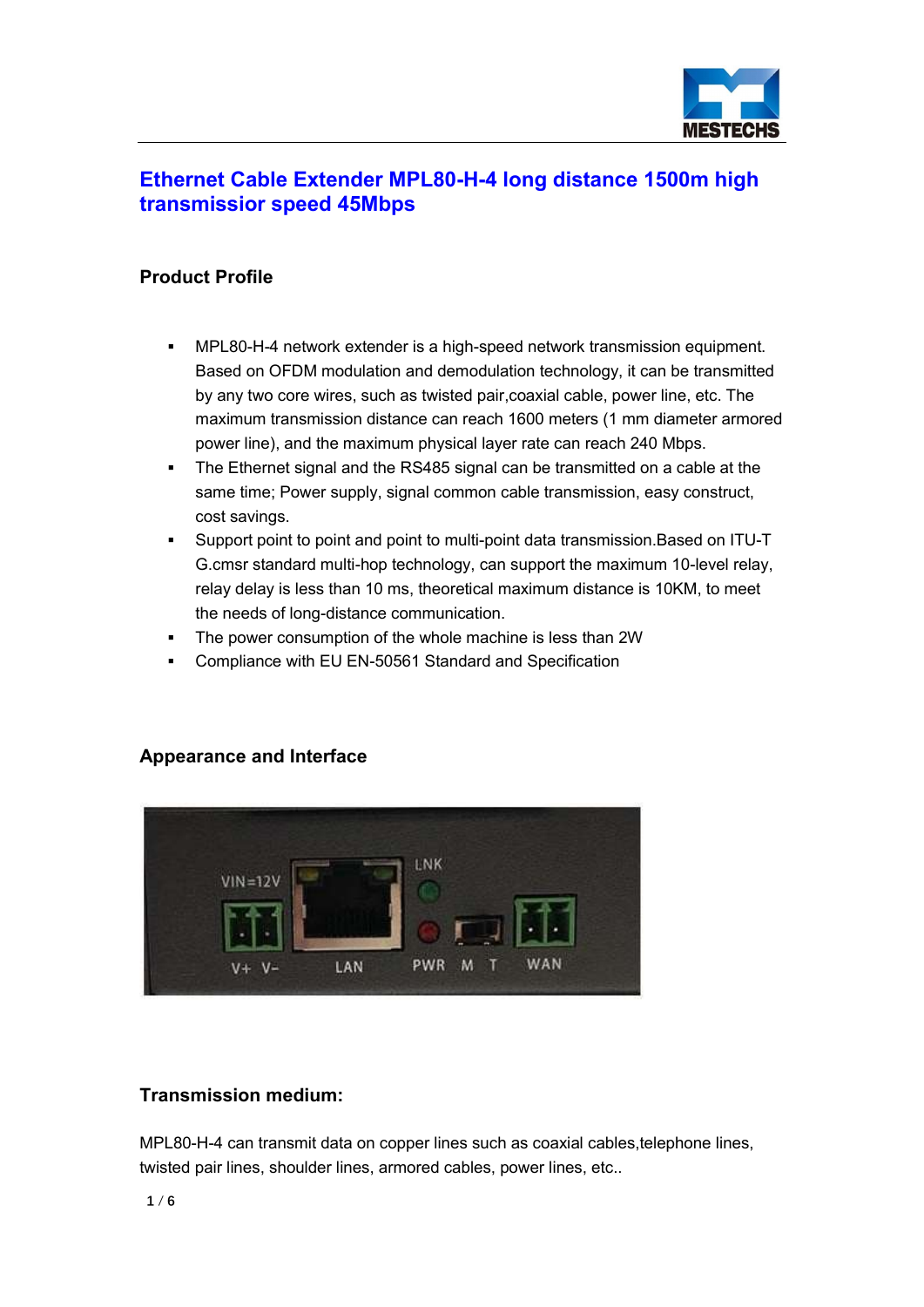

| Type of cable         | <b>Transmission distance</b>                  |
|-----------------------|-----------------------------------------------|
| <b>Coaxial cable</b>  | 2000m@1mm diameter                            |
| <b>Armoured cable</b> | 1600m@1mm diameter                            |
|                       |                                               |
| <b>Twisted pair</b>   | 1500m@ 0.5mm diameter<br>1000m@0.4mm diameter |
| <b>Power line</b>     | 500m                                          |
| <b>Shoulder line</b>  | 800m@1mm diameter                             |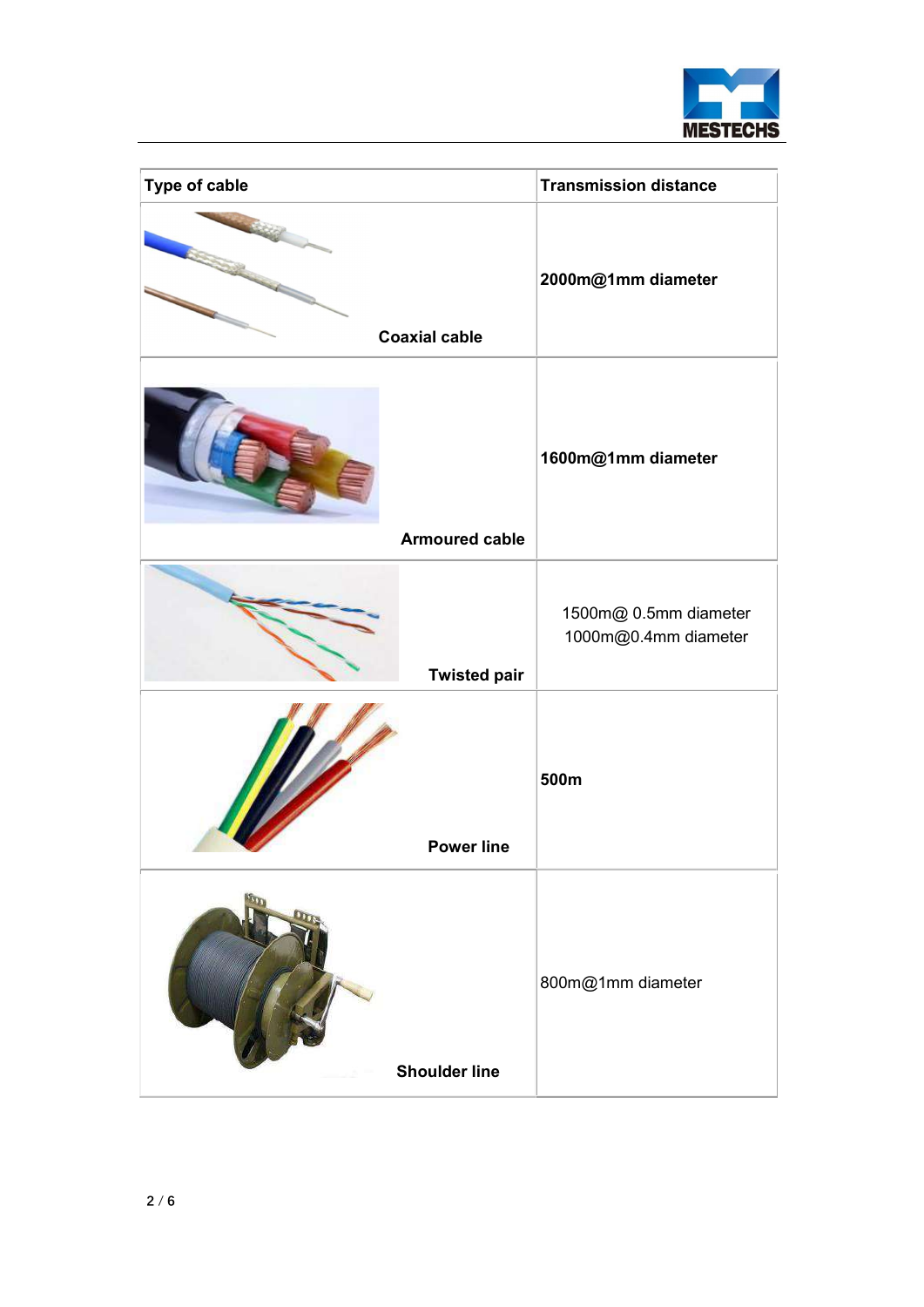



# Typical application:

Industrial video surveillance Elevator swipe control management system Industrial control

MPL80-H-4 can support point-to-point communication and can also support point to multi-point communication of bus structures. Point to point



Point to point relay mode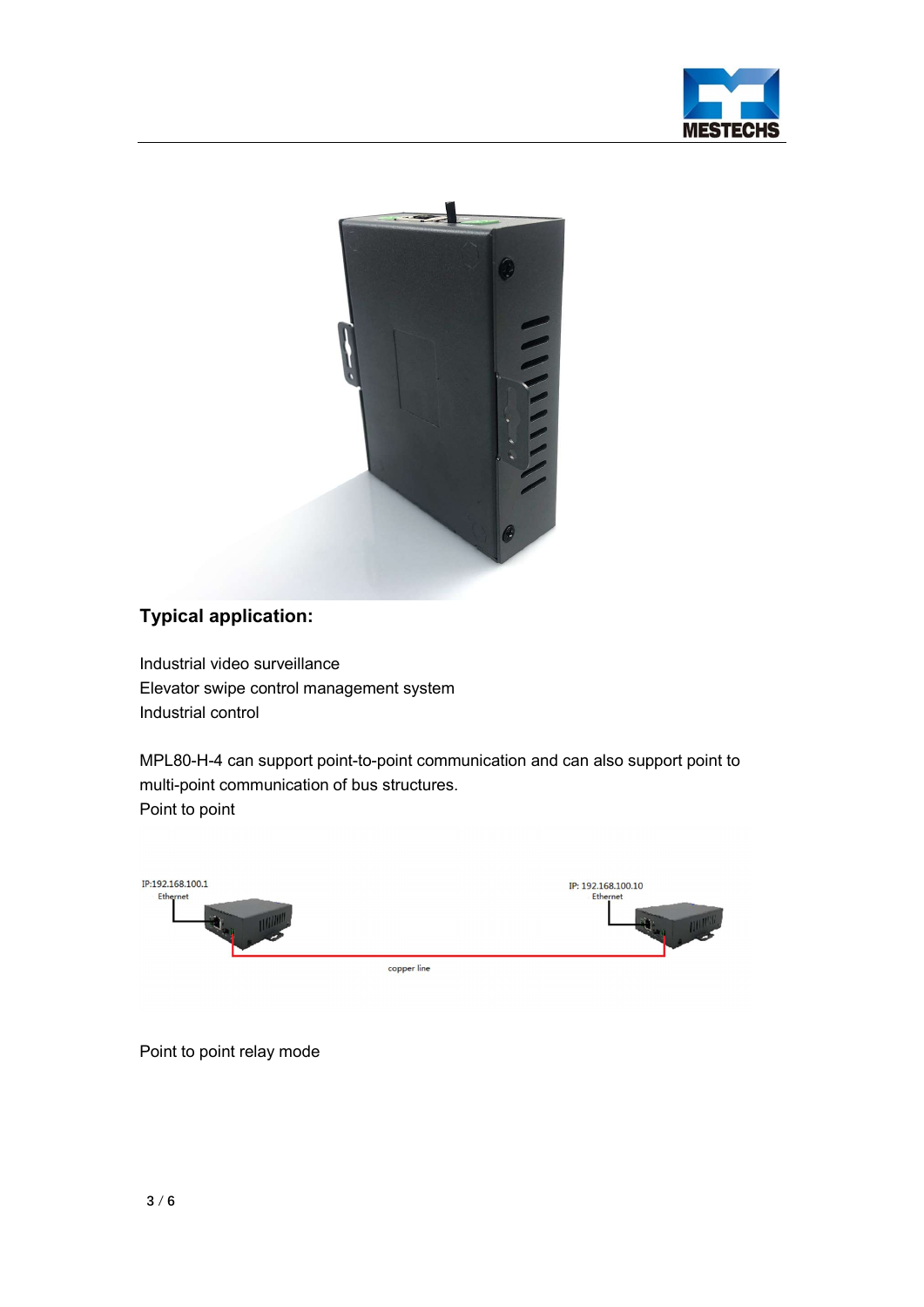



MPL80-H-4 Wiring diagram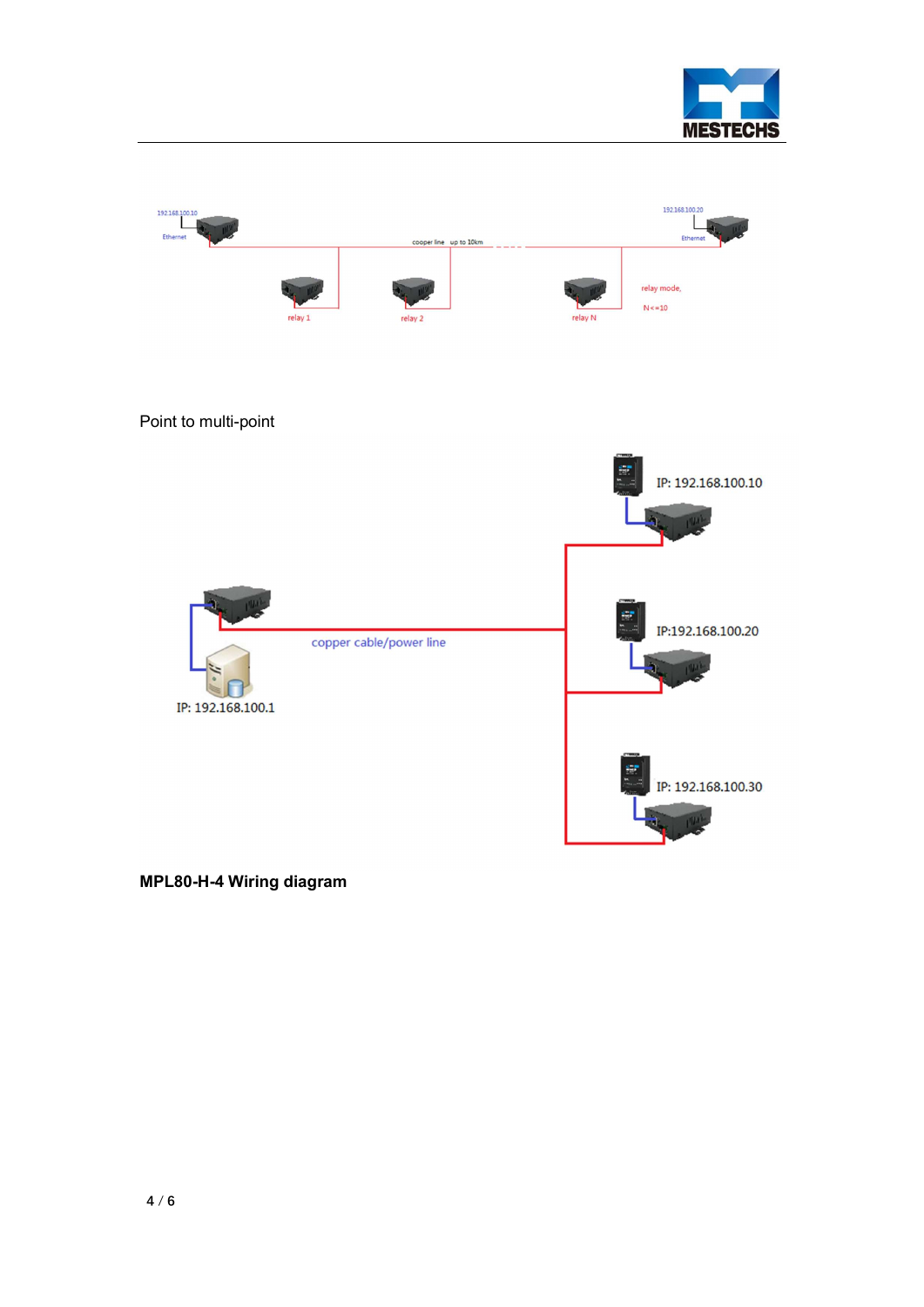





Any two copper wires, Maximum AC or DC300V if load voltage

four-wire Wiring diagram

# Electrical Characteristics:

| Category               | Item                               | Parameter                                                                                                                |
|------------------------|------------------------------------|--------------------------------------------------------------------------------------------------------------------------|
| Power                  | input                              | DC12V or DC18~72V(four-wire)                                                                                             |
| Transmission           | power dissipation                  | $≤2W$                                                                                                                    |
|                        | <b>Transmission Medium</b>         | Telephone lines, twisted pair lines,<br>shoulder lines, armored cables, power<br>lines, etc                              |
|                        | <b>Communication distance</b>      | up to 1600m                                                                                                              |
|                        | <b>Bandwidth</b>                   | up to 45Mbps                                                                                                             |
|                        | Multicast                          | Support for IGMP multicast protocol                                                                                      |
|                        | Ethernet                           | 10M, 100M Adaptive                                                                                                       |
| Connector              | Power in(VIN=12VDC)                | Junction seat(Distance 3.81 mm)                                                                                          |
|                        | Ethernet (data)                    | RJ45(1,2 and 3,6)                                                                                                        |
|                        | Network signal input and<br>output | Junction seat(Distance 3.81 mm)                                                                                          |
| <b>Indicator Light</b> | <b>PWR</b>                         | Power indicator. Turn on the power.                                                                                      |
|                        | <b>LNK</b>                         | Signal connection light, when the main<br>slave device signal connection, when<br>the main slave device is not connected |
|                        | RJ45 yellow and green light        | Network communication indicator light,<br>flashing when communicating                                                    |